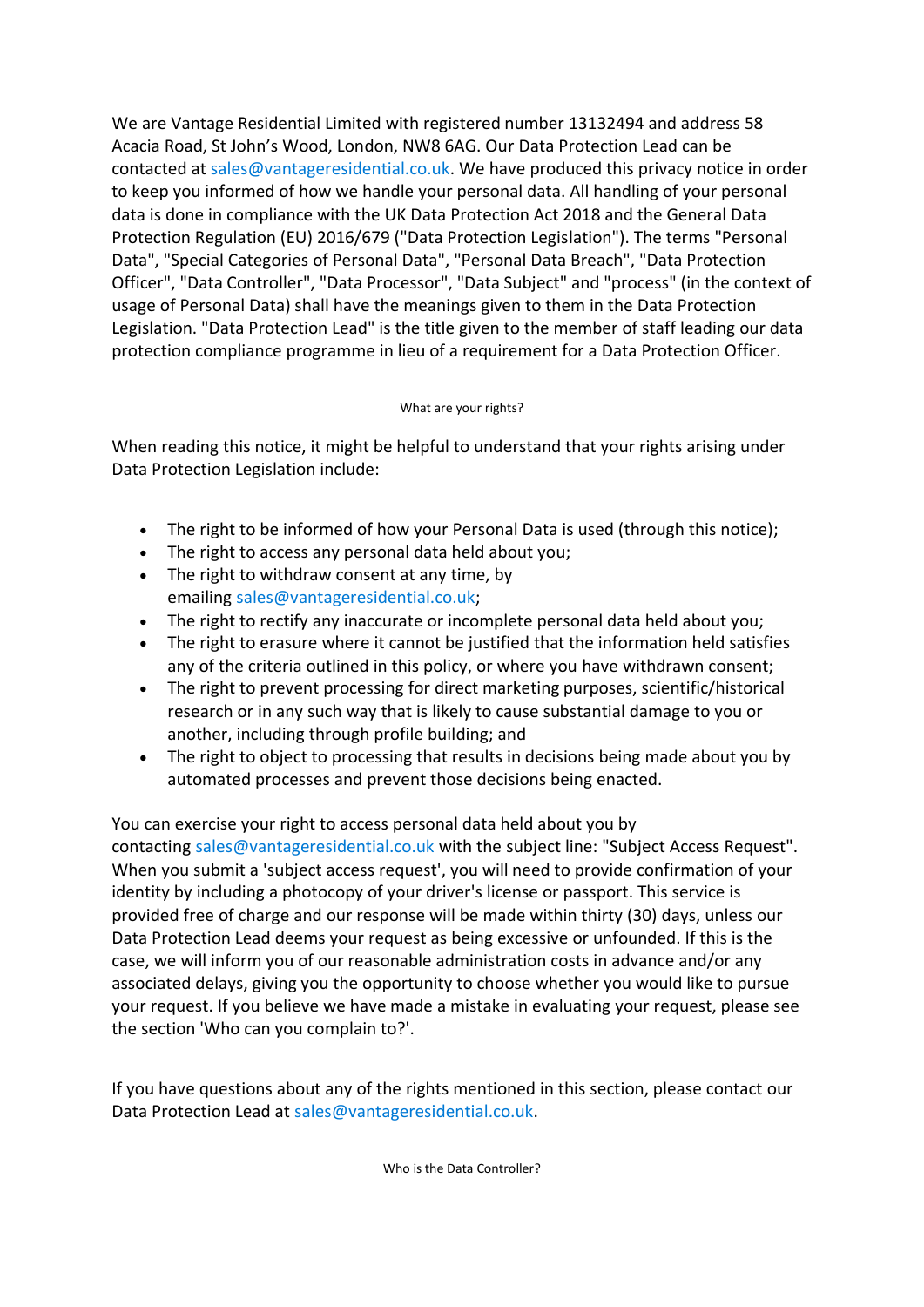- If we have collected your personal data directly from you for our own purposes, we are the Data Controller.
- If we have purchased your personal data from a third-party for our own purposes, we are the Data Controller. Where we have purchased your personal data, we will contact you to let you know before we first start to use it, or, at the latest, within one month of acquiring it.
- If we have been passed your personal data from a third-party for our own purposes, we are the Data Controller. We will contact you to let you know before we first start to use it, or, at the latest, within one month of acquiring it.
- If we have been passed your personal data from a third-party for a joint purpose that we both influence, we are the joint Data Controller. We will contact you to let you know before we first start to use your data, or, at the latest, within one month of acquiring it.
- If your data has been passed to us by a third party for processing under their instruction, that third party is the Data Controller. They should have notified you that they would be passing your personal data to us,**Vantage Residential Limited**, at the time they collected your data and within their own privacy notices/standards. For a list of Data Controllers that we process personal data for, the section below 'Third Party Interests'.
- If we have received your personal data as part of a business to business relationship, the Data Controller is your employer.

# What are the lawful bases for processing personal data?

Under Data Protection Legislation, there must be a 'lawful basis' for the use of personal data. The lawful bases are :

- a) 'your consent';
- b) 'performance of a contract';
- c) 'compliance with a legal obligation';
- d) 'protection of your, or anothers' vital interests';
- e) 'public interest/official authority'; and
- f) 'our legitimate interests'.

# What are our 'legitimate interests'?

Legitimate interests are a flexible basis upon which the law permits the processing of an individual's personal data. To determine whether we have a legitimate interest in processing your data, we balance the needs and benefits to us against the risks and benefits for you of us processing your data. This balancing is performed as objectively as possible by our Data Protection Lead. You are able to object to our processing and we shall consider the extent to which this affects whether we have a legitimate interest.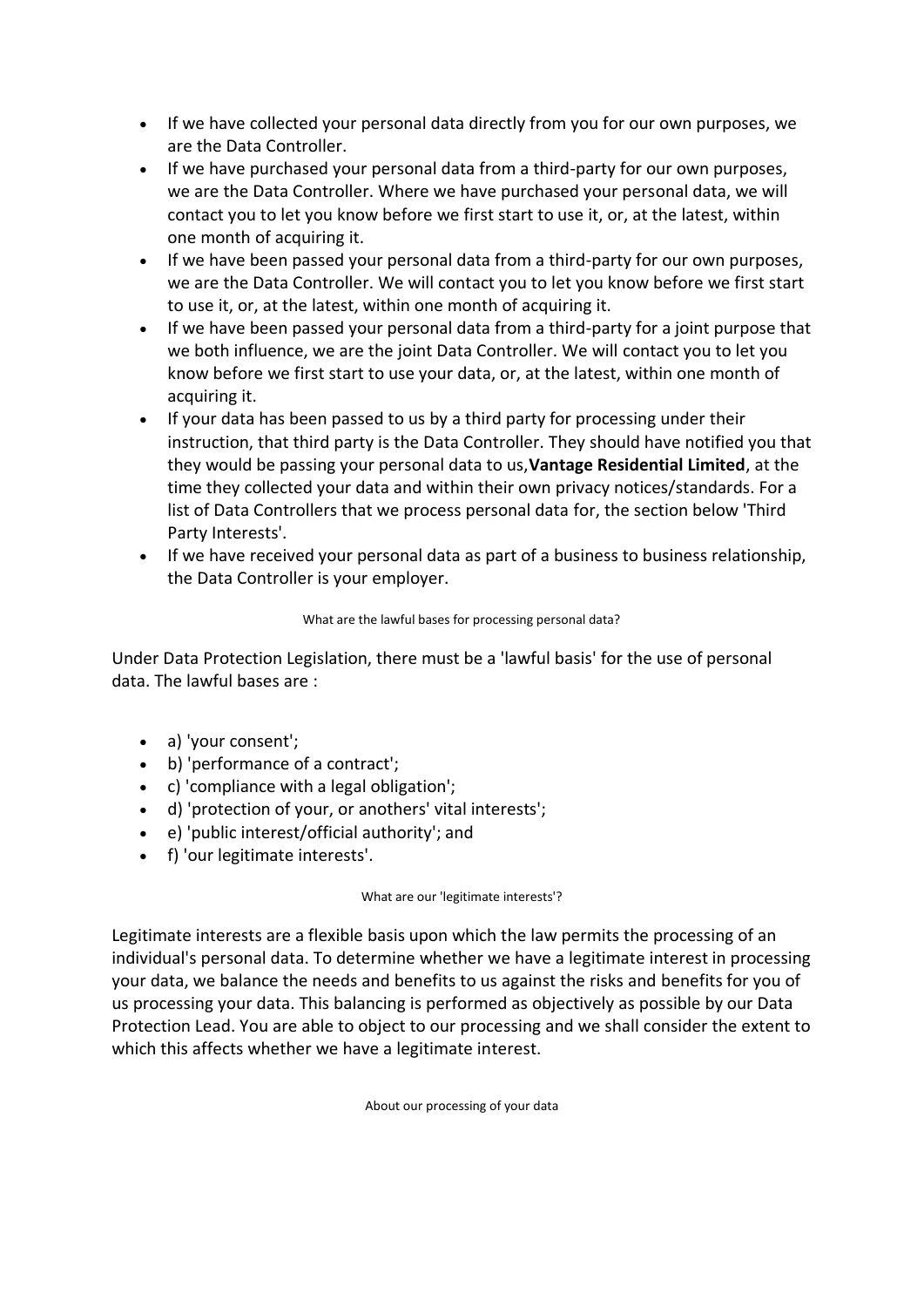Personal data, or personal information, means any information about an individual from which that person can be identified. It does not include data where the identity has been removed (anonymous data).

We may collect, use, store and transfer different kinds of personal data about you which we have grouped together follows:

Identity Data includes first name, maiden name, last name, username or similar identifier, marital status, title, date of birth and gender.

Contact Data includes billing address, delivery address, email address and telephone numbers.

Financial Data includes bank account and payment card details.

Transaction Data includes details about payments to and from you and other details of products and services you have purchased from us.

Technical Data includes internet protocol (IP) address, your login data, browser type and version, time zone setting and location, browser plug-in types and versions, operating system and platform and other technology on the devices you use to access this website.

Profile Data includes your username and password, purchases or orders made by you, your interests, preferences, feedback and survey responses.

Usage Data includes information about how you use our website, products and services.

Marketing and Communications Data includes your preferences in receiving marketing from us and our third parties and your communication preferences.

We also collect, use and share Aggregated Data such as statistical or demographic data for any purpose. Aggregated Data may be derived from your personal data but is not considered personal data in law as this data does not directly or indirectly reveal your identity. For example, we may aggregate your Usage Data to calculate the percentage of users accessing a specific website feature. However, if we combine or connect Aggregated Data with your personal data so that it can directly or indirectly identify you, we treat the combined data as personal data which will be used in accordance with this privacy notice.

We do not collect any Special Categories of Personal Data about you (this includes details about your race or ethnicity, religious or philosophical beliefs, sex life, sexual orientation,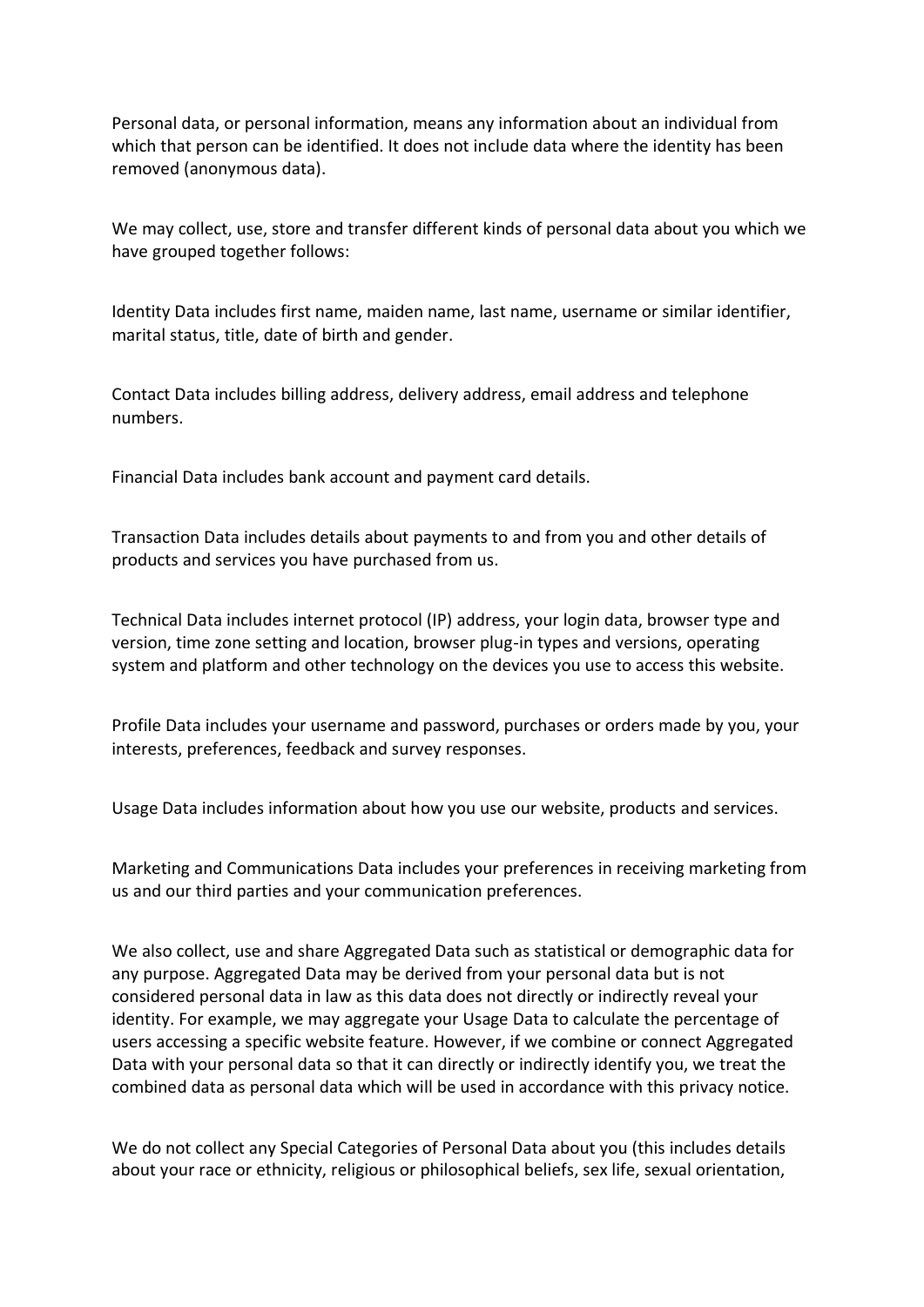political opinions, trade union membership, information about your health and genetic and biometric data). Nor do we collect any information about criminal convictions and offences.

| Reference                     | What categories of information<br>about you do we process?                                                 | Why are we processing your data?                                                                                                                                                                                                                                                                                                                          | Where did we get your perso<br>from?                                                                            |
|-------------------------------|------------------------------------------------------------------------------------------------------------|-----------------------------------------------------------------------------------------------------------------------------------------------------------------------------------------------------------------------------------------------------------------------------------------------------------------------------------------------------------|-----------------------------------------------------------------------------------------------------------------|
| B <sub>2</sub> B<br>Marketing | <b>Identity Data</b><br><b>Contact Data</b>                                                                | Direct marketing to former, current and prospective clients.<br>This processing is conducted lawfully on the basis of 'our<br>legitimate interests'.                                                                                                                                                                                                      | Directly obtained or by refer<br>existing clients/partners/sup                                                  |
| Analytics                     | <b>Technical Data</b><br><b>Usage Data</b>                                                                 | To understand how you use our website, how you reached<br>us and how long you spend on our website, in order to<br>analyse our performance and improve our service. This<br>processing is conducted lawfully on the basis of 'our<br>legitimate interests'.                                                                                               | Directly obtained or indirect<br>obtained through a client's w<br>(notice given at the point of<br>collection). |
| Fraud<br>Prevention           | <b>Identity Data</b><br><b>Transaction Data</b>                                                            | To combat fraud, we share information of clients who<br>instruct the payment issuer to cancel payments to us<br>without first informing us of why and/or allowing us the<br>opportunity to issue a refund with credit reference agencies.<br>This processing is conducted lawfully on the basis of<br>'protection of your, or another's vital interests'. | Directly obtained or indirect<br>obtained through a client's w<br>(notice given at the point of<br>collection). |
| Contact<br>Submission         | <b>Identity Data</b><br><b>Contact Data</b>                                                                | When you send us information about you by posting on a<br>forum or blog, we will store this information in order to<br>make it available for viewing on the website. You consent<br>is obtained at the time of posting and via reference to this<br>notice. This processing is conducted lawfully on the basis<br>of 'your consent'.                      | Directly obtained or indirect<br>obtained through a client's w<br>(notice given at the point of<br>collection). |
| <b>Phone Calls</b>            | <b>Identity Data</b><br><b>Contact Data</b>                                                                | We might record calls for training and/or auditing purposes.<br>We also collect Calling Line Identification information.<br>This is used to help improve the efficiency and<br>accountability of our customer services. This processing is<br>conducted lawfully on the basis of 'our legitimate interests'.                                              | Directly obtained.                                                                                              |
| Email and<br>Web Contact      | <b>Identity Data</b><br><b>Contact Data</b>                                                                | If you contact us through our website or by email, we will<br>use the information you send in order to respond to your<br>enquiry or complaint. This information will be kept in order<br>to improve our service to you overall. This processing is<br>conducted lawfully on the basis of 'our legitimate interests'.                                     | Directly obtained or indirect<br>obtained through our websit<br>given at the point of collecti                  |
| Consumer<br>Marketing         | <b>Identity Data</b><br>Contact Data<br><b>Transaction Data</b><br>Marketing and<br>Communications<br>Data | If you make a purchase with us, we will add your contact<br>information to our marketing list and send you information<br>we think you might be interested in. This processing is<br>conducted lawfully on the basis of 'our legitimate interests'.                                                                                                       | Directly obtained.                                                                                              |

What happens if I refuse to give Vantage Residential Limited my personal data?

The information about you that we have collected for the performance of our contracts is required in order for us to successfully fulfil our obligations to you. If you choose not to provide the personal data requested, we will not be able to enter into a contract with you to provide the benefits we offer. If we are already processing your personal information under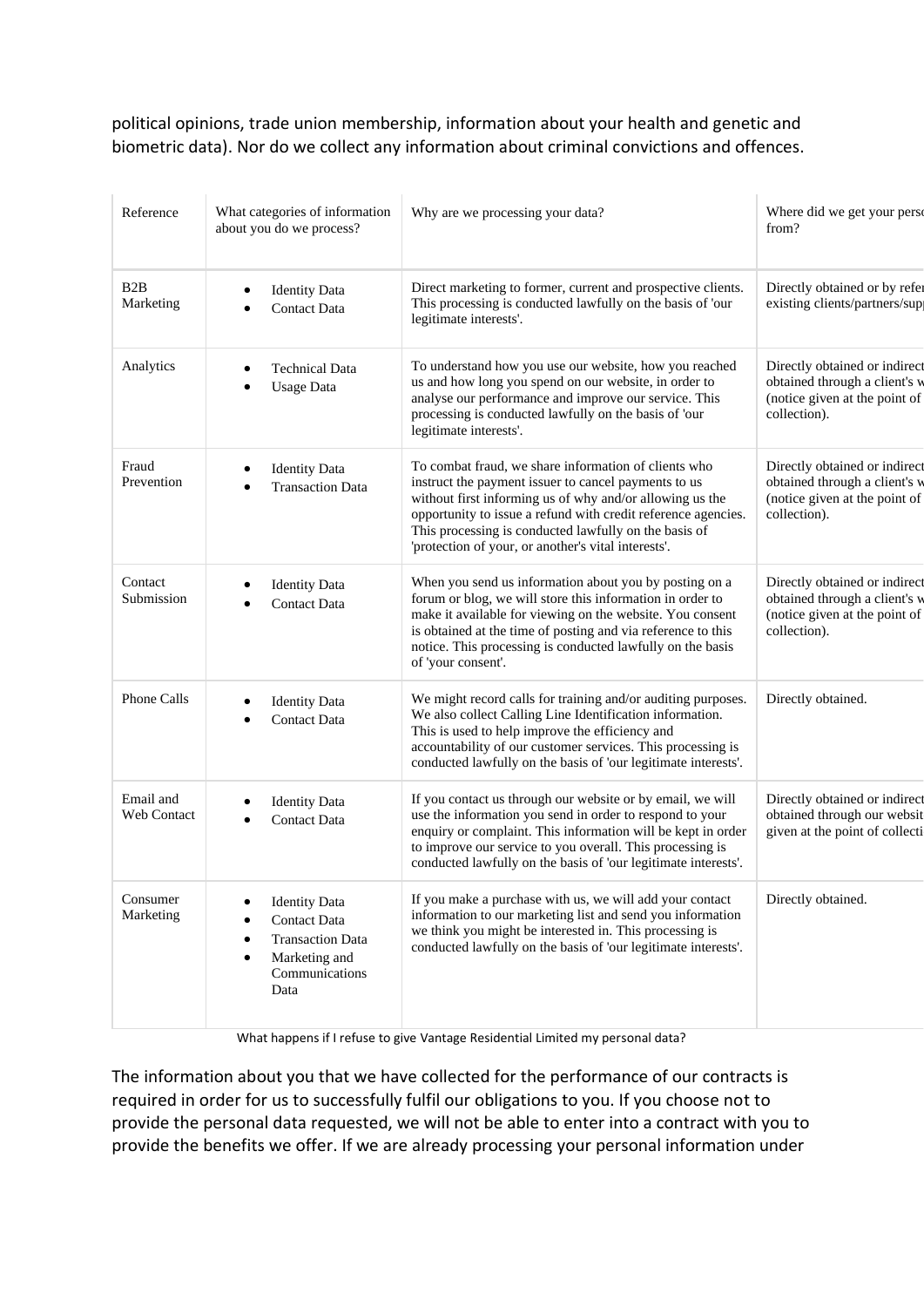a contract, you must end our contractual relationship (as/where permitted) in order to exercise some of your rights.

We process some personal information as part of a contractual relationship with a Data Controller. Any requests to restrict this type of processing should be forwarded to the Data Controller; they will be responsible for discussing your concerns and making any decisions.

### What are Vantage Residential Limited's 'legitimate interests'?

Legitimate interests are a flexible basis upon which the law permits the processing of an individual's personal data. To determine whether we have a legitimate interest in processing your data, we balance the needs and benefits to us against the risks and benefits for you of us processing your data. This balancing is performed as objectively as possible by our Data Protection Lead. You are able to object to our processing and we shall consider the extent to which this affects whether we have a legitimate interest. If you would like to find out more about our legitimate interests, please contact [sales@vantageresidential.co.uk.](mailto:sales@vantageresidential.co.uk)

## What profiling or automated decision making do we perform?

Vantage Residential Limited does not perform any profiling or automated decision making based on your personal data.

### How long will your personal data be kept?

Vantage Residential Limited holds different categories of personal data for different periods of time. Wherever possible, we will endeavour to minimise the amount of personal data that we hold and the length of time for which it is held.

- If 'consent' is the basis for our lawful processing of your data, we will retain your data so long as both the purpose for which it was collected, and your consent, are still valid. We review the status of your consent every twelve (12) months and treat non-response to our requests for renewal of consent as if they were your request to withdraw consent. Occasionally, we might identify a legitimate interest in retaining some of your personal data that has been obtained by consent. If we do, we will inform you that we intend to retain it under these conditions and identify the interest specifically.
- Identity, Contact and Transaction Data are held indefinitely (subject to object by the individual, or individuals having left our clients' business) in order to provide a superior service to returning customers.
- If we process your data on the basis of 'legitimate interests', we will retain your data for so long as the purpose for which it is processed remains active. We review the status of our legitimate interests every twelve (12) months and will update this notice whenever we determine that either a legitimate interest no longer exists or that a new one has been found.